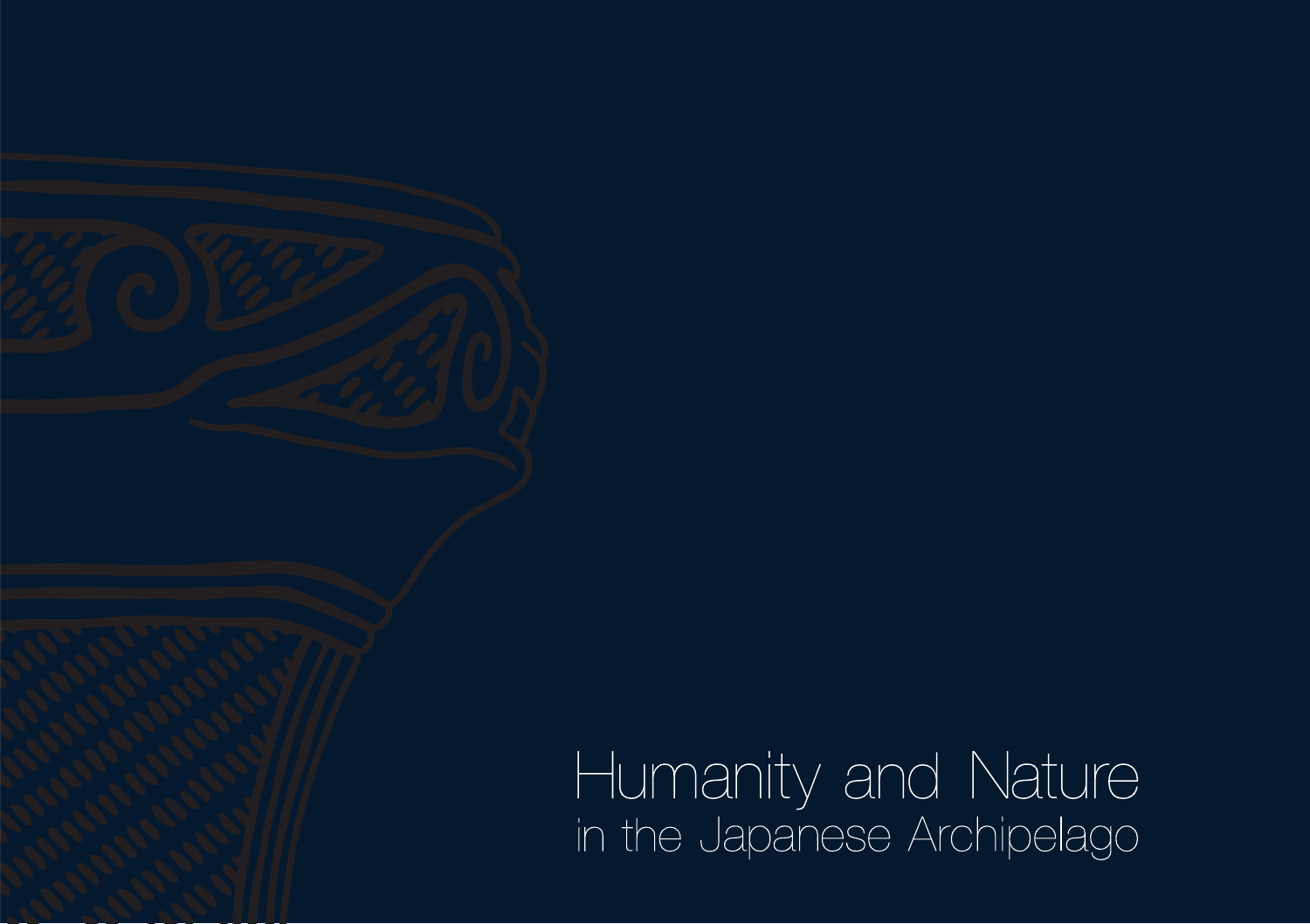## Humanity and Nature in the Japanese Archipelago

Niles | Abe | Editors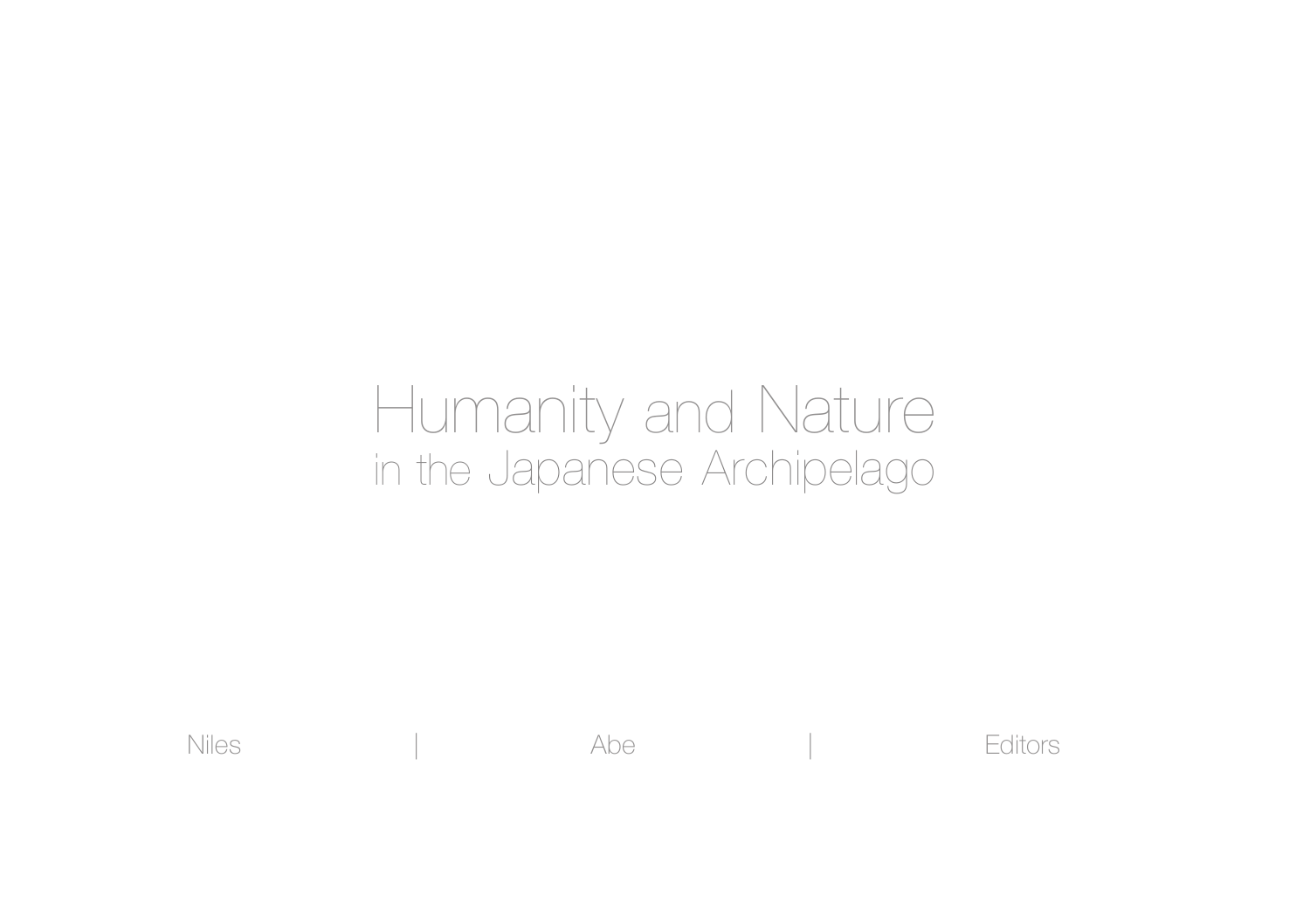## **CONTENTS**

| Introduction                                | 3  |
|---------------------------------------------|----|
| The Dynamism of Nature                      | 4  |
| Humanity in the Holocene                    | 13 |
| The Jomon: Early Peoples of the Archipelago | 16 |
| Agriculturalism: Yayoi Society              | 22 |
| Biocultural Diversity in East Asian Forests | 26 |
| Linking Human and Environmental History     | 32 |
| Materials: Clay                             | 38 |
| Methods: Stable Isotope Analysis            | 40 |
| Learning from Traditional Landscapes        | 44 |
| Imagining Future Landscapes                 | 48 |
| About this Volume                           | 52 |
| Source Materials                            | 54 |
| Acknowledgements                            | 57 |

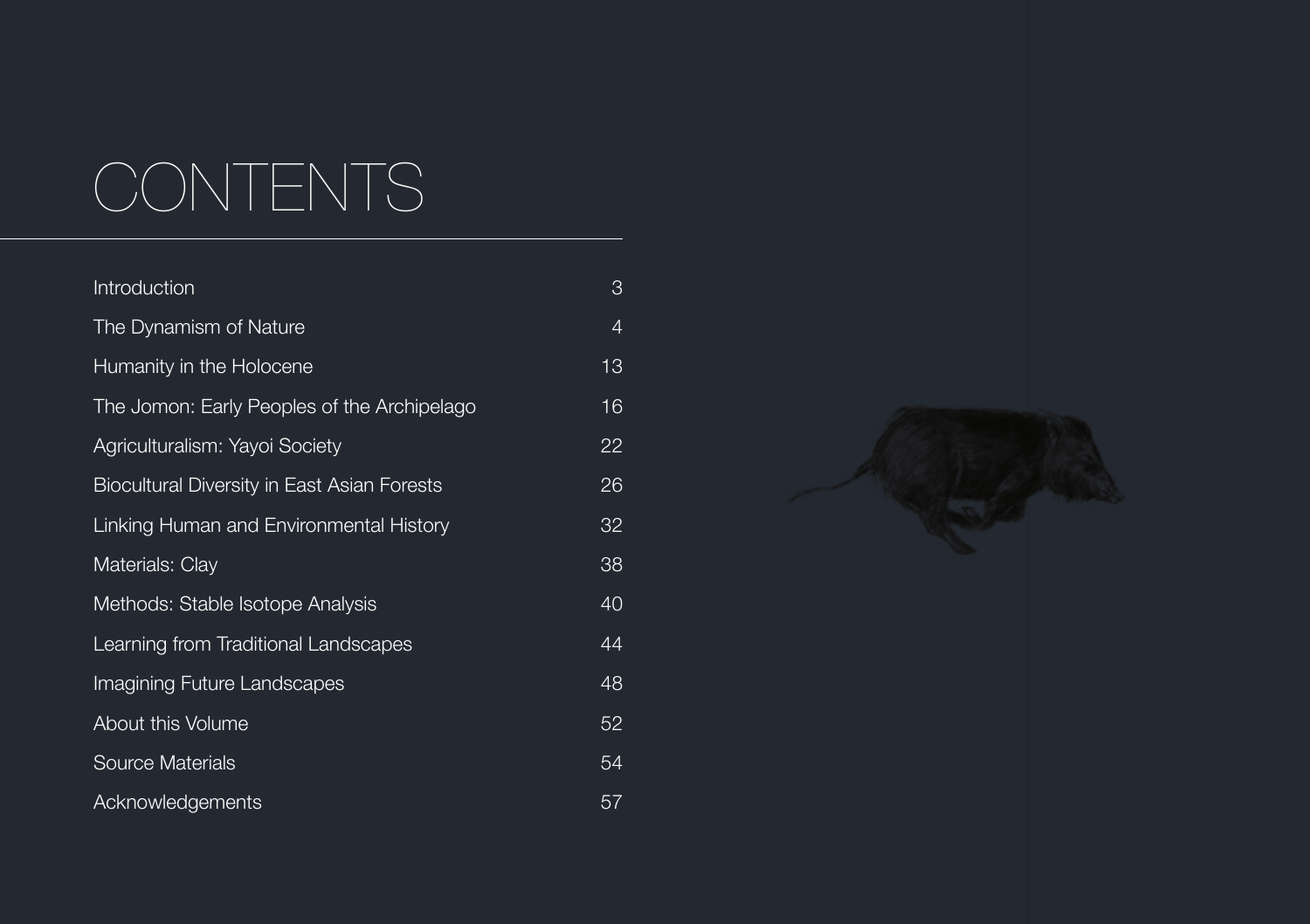The Japanese Archipelago is a region of long-term climatic stability yet dramatic short-term environmental variability. Perched at the edge of the Eurasian continents, its human and environmental history is dominated by two planetary-scale natural forces: volcanism resulting from an immense confrontation of the Pacific and Eurasian Plates, and the rivers of water vapor carried by the annual Asian monsoon. From earth and atmosphere, these two phenomena infuse great energy, both creative and destructive, into the archipelago.

Typhoons, floods, landslides, heavy snow, earthquakes, tsunami, and volcanic eruptions regularly rework Japan's land- and sea-scapes. Yet ecological productivity—linked to plentiful water, nutrient rich soils and coastal zones, and strong seasonal change—has remained extremely high. Humans have made use of this natural productivity for over thirty thousand years, changing it and augmenting it in ways that reflected their preferences and sensibilities. In such dynamic environments, individual settlements and the human population in general experienced periods of both success and failure, but over time inhabitants maintained sophisticated patterns of subsistence centered on intensive use of forest and ocean fringes and eventually the cultivation of rice.

In the last hundred years Japan has been transformed from an almost entirely rural country to an overwhelmingly urbanized one. The cultural-ecological complexes established over millennia are certainly less significant to the everyday lives of modern Japanese people today, yet many traditional forms and practices still exist and still describe some essential qualities of Japan—and perhaps offer some clues to its future.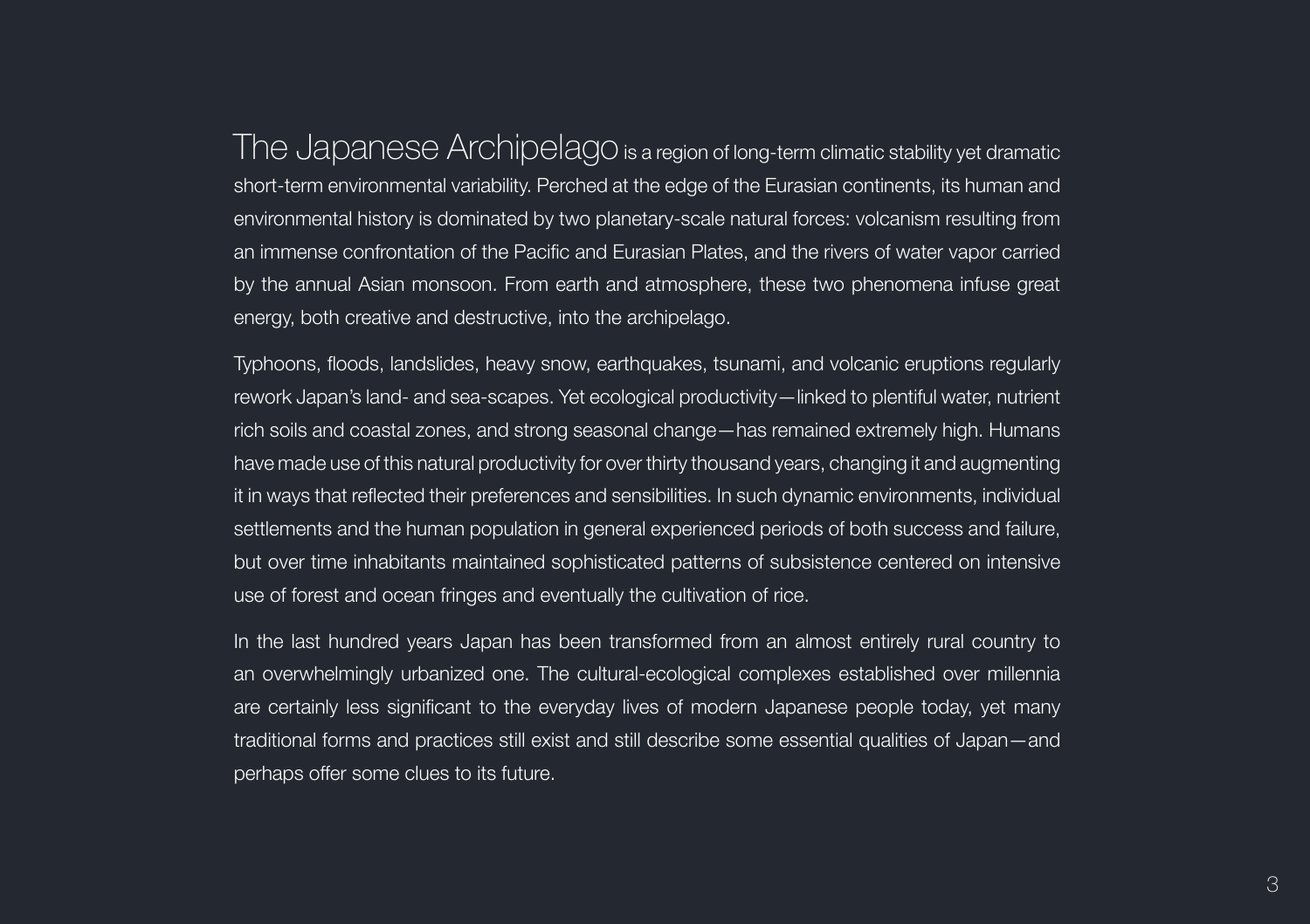## The Jomon Early Peoples of the Archipelago

For over ten thousand years (12,000–300 BP), the Jomon peoples depended on intensive gathering of a wide range of plant foods and materials, management of forest fringes, selective gardening, seasonal collection of shellfish and fish, and hunting on both land and sea. Their principal subsistence strategies, and the wider cultural practices to which they were linked, established a cultural-ecological complex of rare continuity in human history.

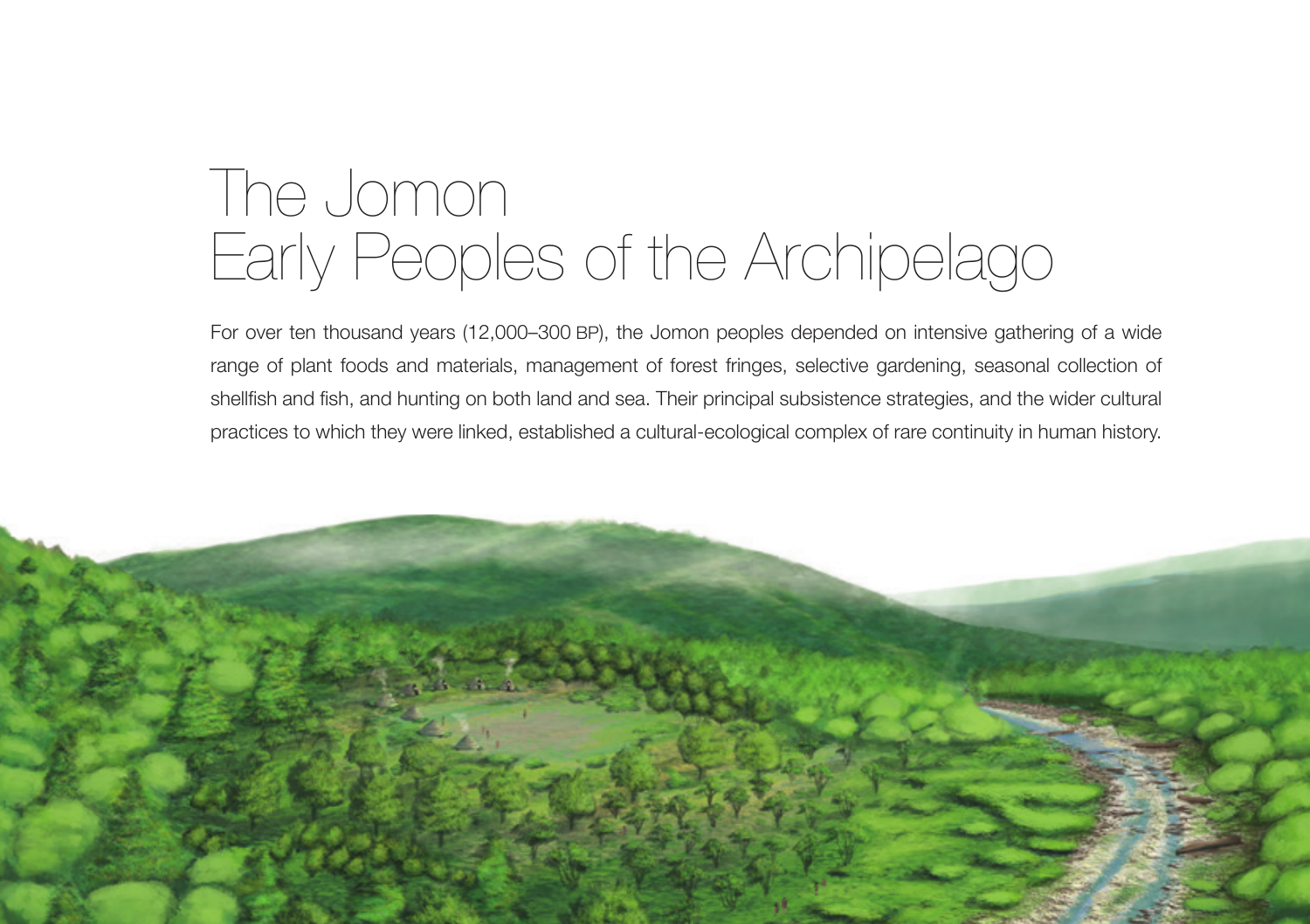Why did it take so long for agrarian society to be established in East Asia? One prominent theory in Japan describes Jomon peoples as prosperous, settled 'affluent foragers' subsisting on the archipelago's native ecological productivity. In this view, Japan's relatively warm and stable climate, plentiful water, and rich forests provided many opportunities to secure food without the need for regular agriculture. Forests provided an abundance of nuts, acorns, and other fruit and were home to many animals such as wild boar, deer, and birds, while a great variety of shellfish, and salmon, trout and other fish were available along the coastlines and many rivers. Large shell middens have been found along the coasts, some measuring five meters thick and as many as fifty meters in diameter, demonstrating that shellfish were an important food source, especially in spring and early summer, when few other foods are so readily available. Wooden dugout canoes suitable for open ocean travel have been found preserved in wetlands. These vessels were suitable for hunting larger sea mammals, especially as found in the northeast, or larger species of fish, such as tuna (*Thunnus orientalis*), the consumption of which has been documented through analysis of isotopes in human bones and teeth (see pages 40–43). Jomon peoples developed a number of other associated technologies, such as earthenware pottery (also discussed below) used for cooking, processing plant foods, and seasonal storage of foodstuff.



Tochinoki | Horse Chestnut *Aesculus turbinata*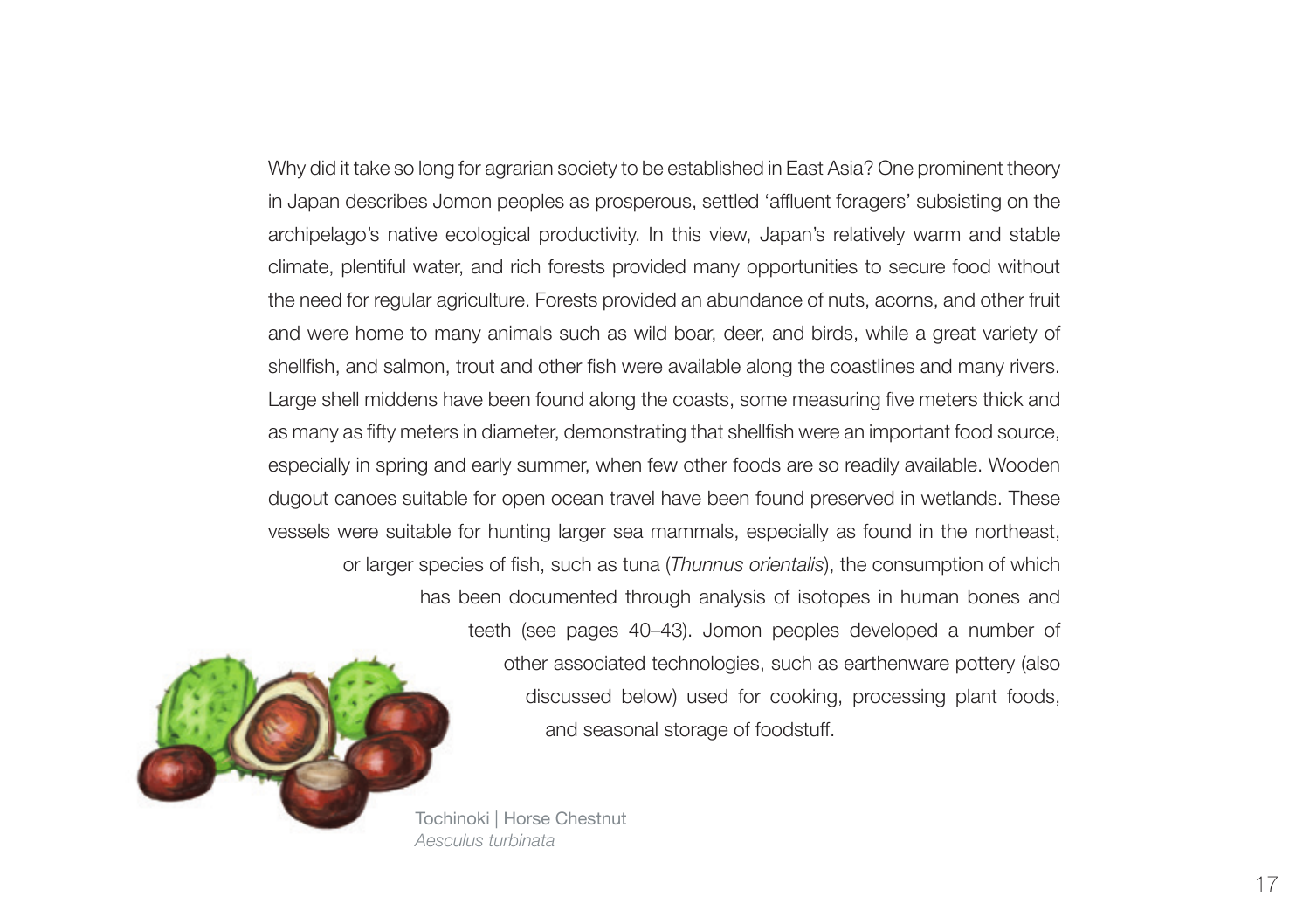## About this Volume

*Humanity and Nature in the Japanese Archipelago* is based on research conducted between 2000–2011 at the Research Institute of Humanity and Nature (RIHN). Located in Kyoto, Japan, RIHN is a national research institute, one of six that comprise the National Institutes for the Humanities.

RIHN was established to conduct multidimensional research on key areas of interaction between humanity and nature, and in doing so, to bring humanistic traditions of study into dialogue with those of the natural and social sciences. In this latter goal in particular, the institute is unique in Japan. Its research structure is also uncommon, as it is based around fixed-term research projects, of which twenty-six have been concluded as of 2015.

In 2010, on the occasion of its tenth anniversary, RIHN published *The Encyclopedia of Global Environmental Studies* (in Japanese). Composed of 250 entries on a wide variety of subjects addressed by RIHN research projects to that date, the volume was designed to provide a thorough introduction to a general Japanese readership of the biophysical, social, institutional, cultural, and conceptual issues that arise in the study of the contemporary environmental change.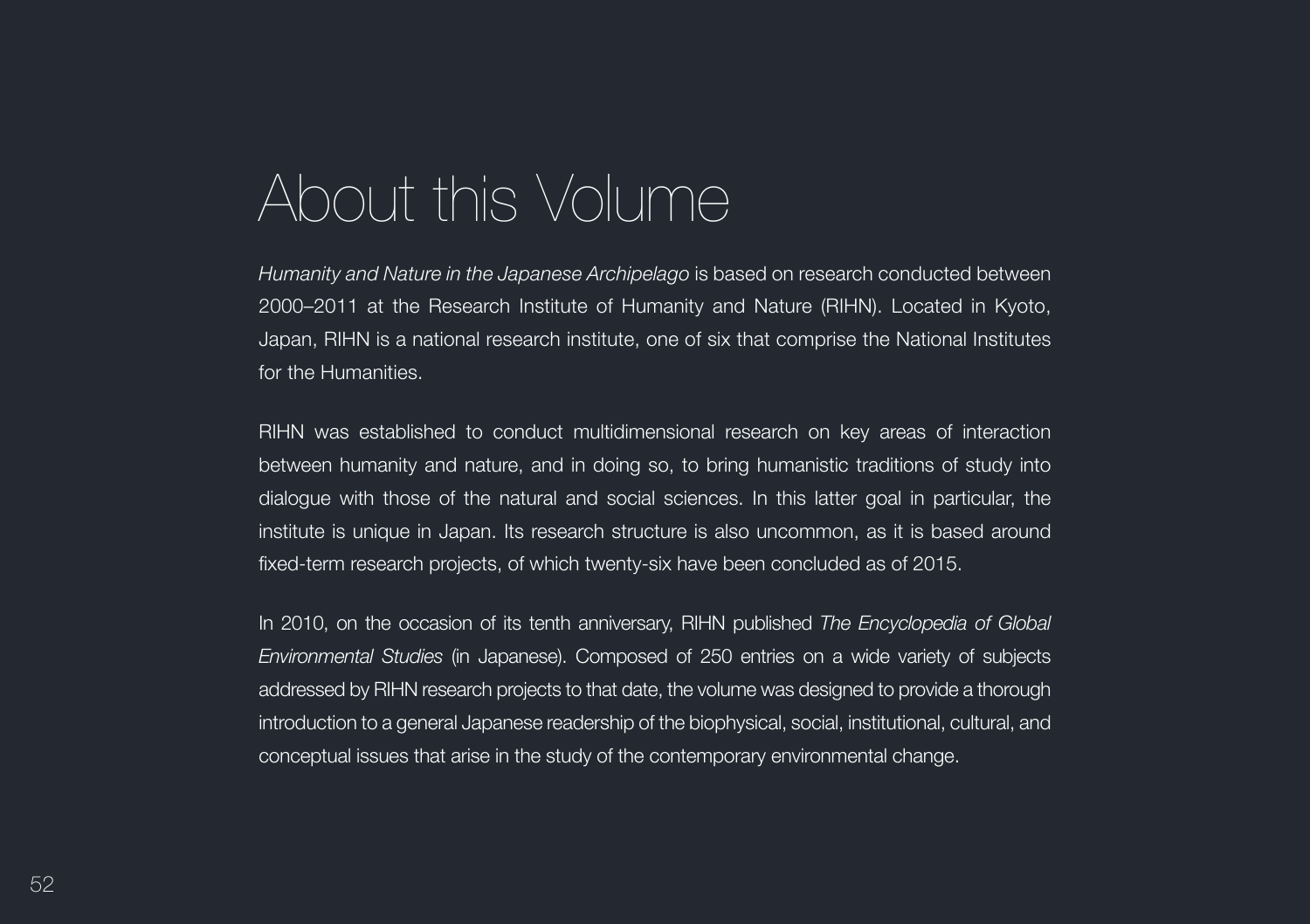In 2014 The National Institutes for the Humanities provided funds to translate a number of the original entries into English, and those considered to be of greatest interest to an international readership were loosely arranged into a single narrative. Unsurprisingly, most of those entries dealt directly or indirectly with Japan, including a core of material on the Jomon period, a fascinating segment of human history about which there is precious little written in English for a non-specialist audience.

The final text of this volume is therefore fundamentally based on the original Japanese entries listed on pages 54–55. In order to bring these entries into a coherent narrative, however, much of the original (translated) prose has been repeatedly revised, rewritten, and ultimately composed anew by the editors. This substantial work would have been impossible without the assistance and encouragement of several of the original authors as well as many others whose interest in and attention to this project is acknowledged on page 57. It has been a pleasure to speak and work with them, each of whose efforts have certainly enriched the final work.

At an early stage of the project it became clear that readers unfamiliar with Japan's particular environmental and cultural history would much more easily understand our story if it were accompanied by quality illustrations. The enthusiasm and careful attention of several artists and scientific illustrators made all the difference. The result of their efforts is evident.